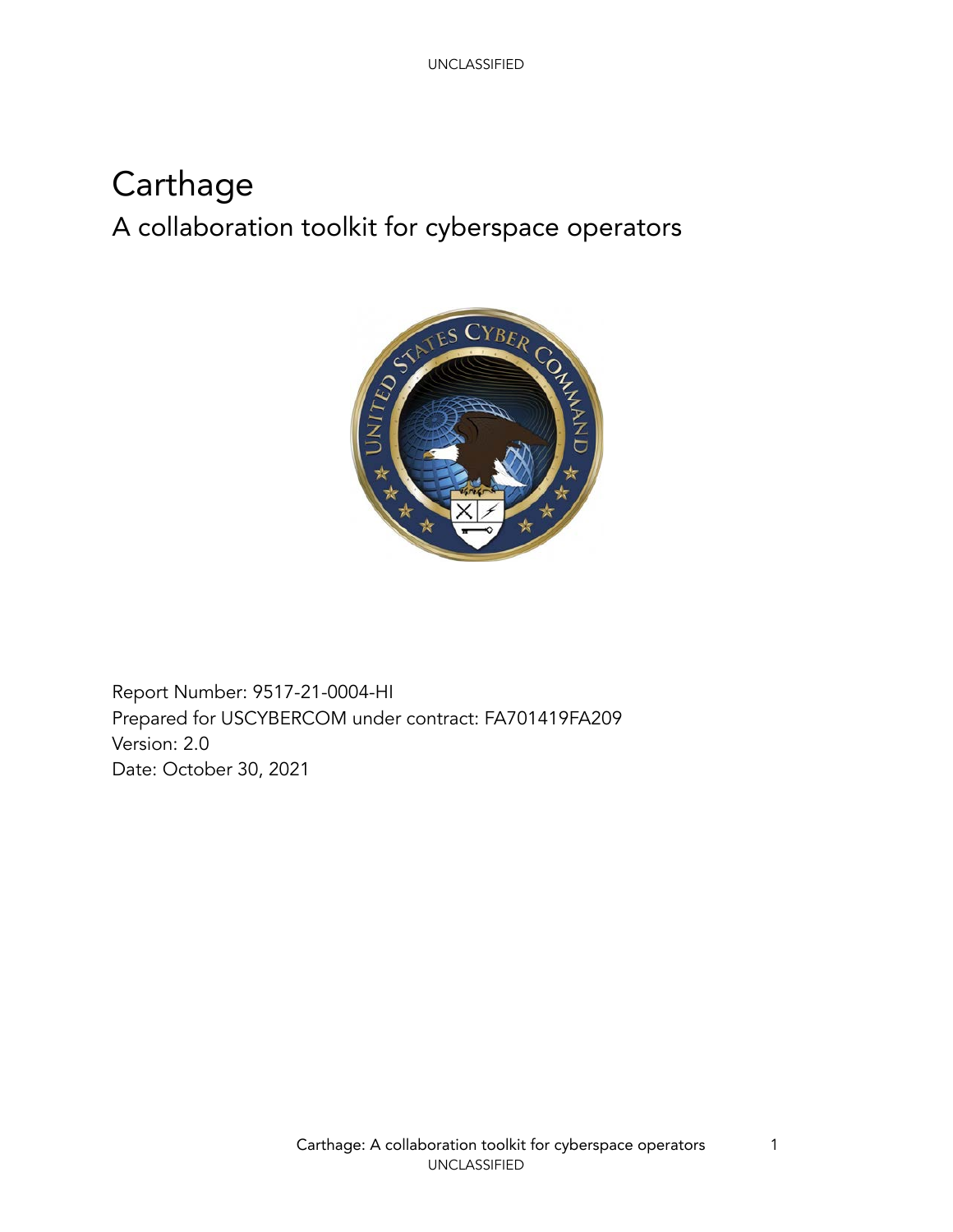This page intentionally left blank.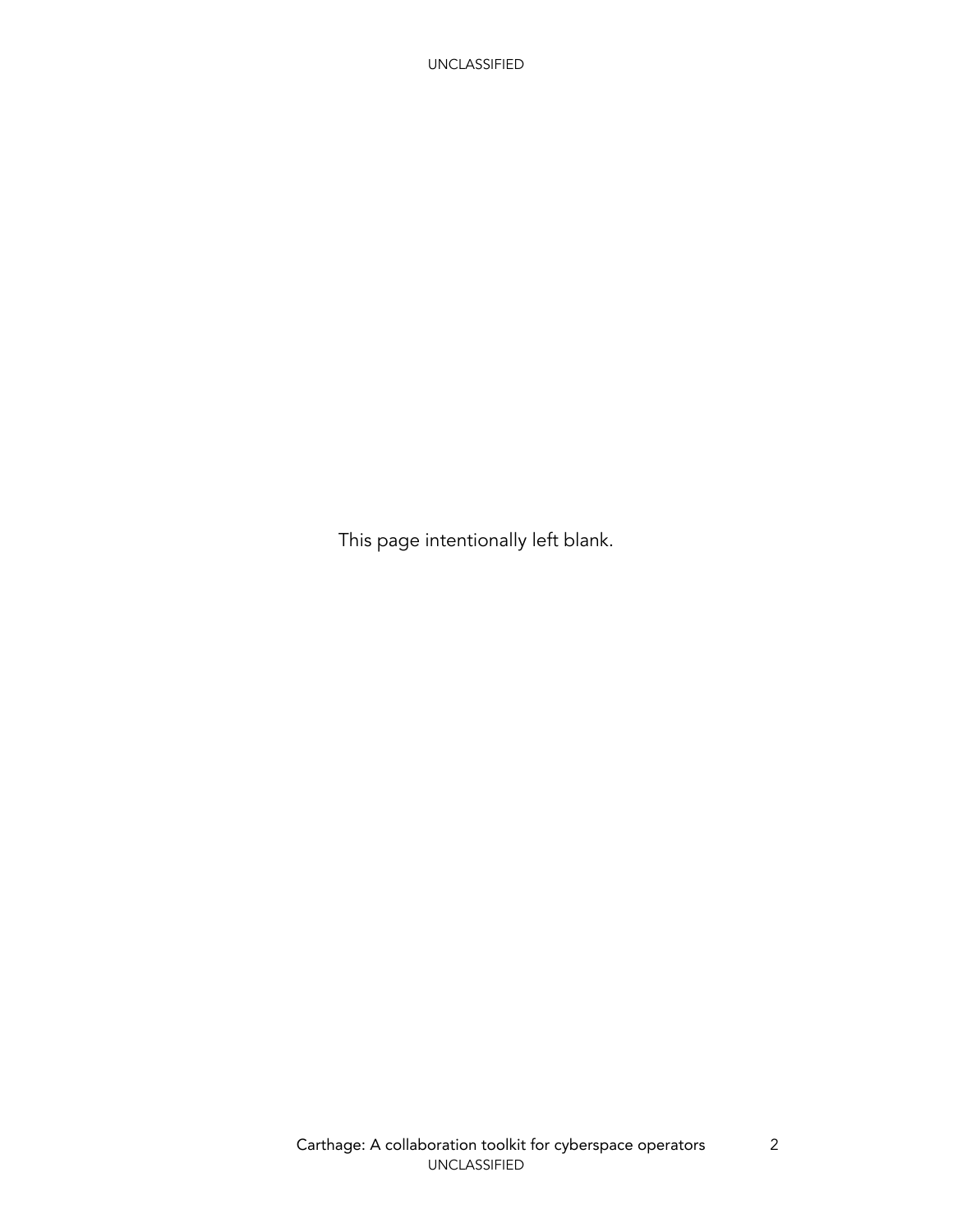#### <span id="page-2-0"></span>Foreword

Every day, United States Cyber Command (USCYBERCOM) faces logistical hurdles working with systems and teams across our domain of responsibility. General Nakasone has written that "(m)ilitaries succeed when they embrace new technologies aimed at planning for the next war, not fighting the last one." In order to be an effective cyber force, we need powerful tooling that lets our staff build and manage systems with the speed, fluidity, and rigor of a global technology firm. The appropriate tools exist, and are available within private sector organizations. But they are foreign to the Federal space.

Units across USCYBERCOM continually seek effective mechanisms to access the systems they are defending, deploy diagnostic tools on affected networks, and share information with teammates. As long as these technical gaps remain, we will not keep pace in the Cyber Domain.

This document describes the solution to these technical gaps, a DevSecOps product named Carthage, and its interoperability with an USAF-sponsored collaboration platform known as Advanced Collaboration Enterprise Services (ACES). HAF/A2Q developed ACES with the modern operations center and cyber domain in mind. ACES, Carthage, and their integration are now TRL 9 and have successfully undergone numerous structured evaluations.

This paper describes the capabilities of ACES and Carthage, and explains how the two capabilities can serve cyber operators as a turnkey solution for professional systems management and collaboration.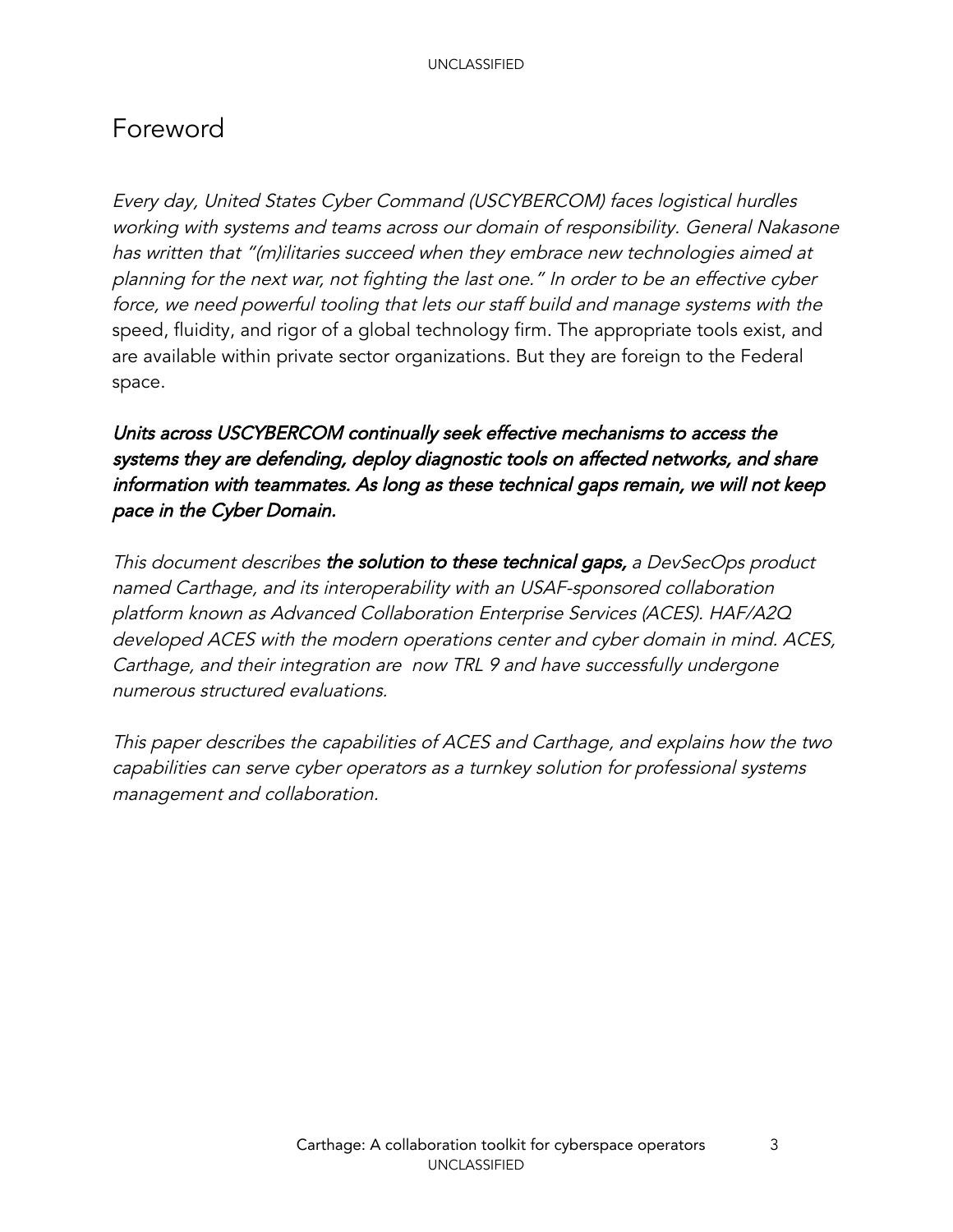This page intentionally left blank.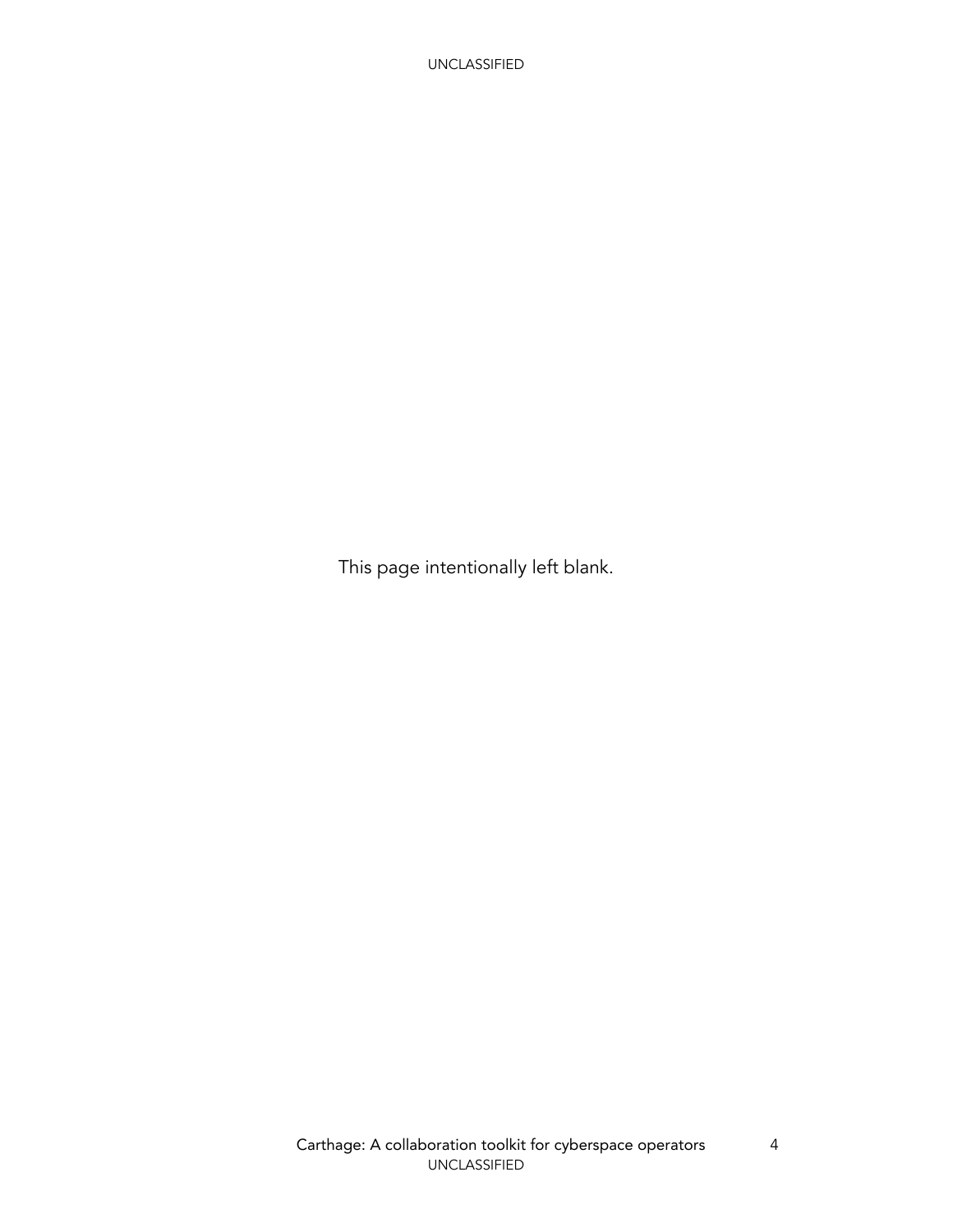# <span id="page-4-0"></span>Table of Contents

| Foreword                                              | 3               |
|-------------------------------------------------------|-----------------|
| <b>Table of Contents</b>                              | 5               |
| <b>BLUF</b>                                           | $\overline{7}$  |
| <b>Executive Summary</b>                              | $\overline{7}$  |
| <b>Current USCYBERCOM Challenges and Requirements</b> | 9               |
| <b>ACES Overview</b>                                  | 10 <sup>°</sup> |
| <b>Carthage Overview</b>                              | 11              |
| Cyber collaboration with Carthage and ACES            | 13              |
| <b>Users &amp; Reviews</b>                            | 15              |
| Vendor & Strategic Integrator                         | 17              |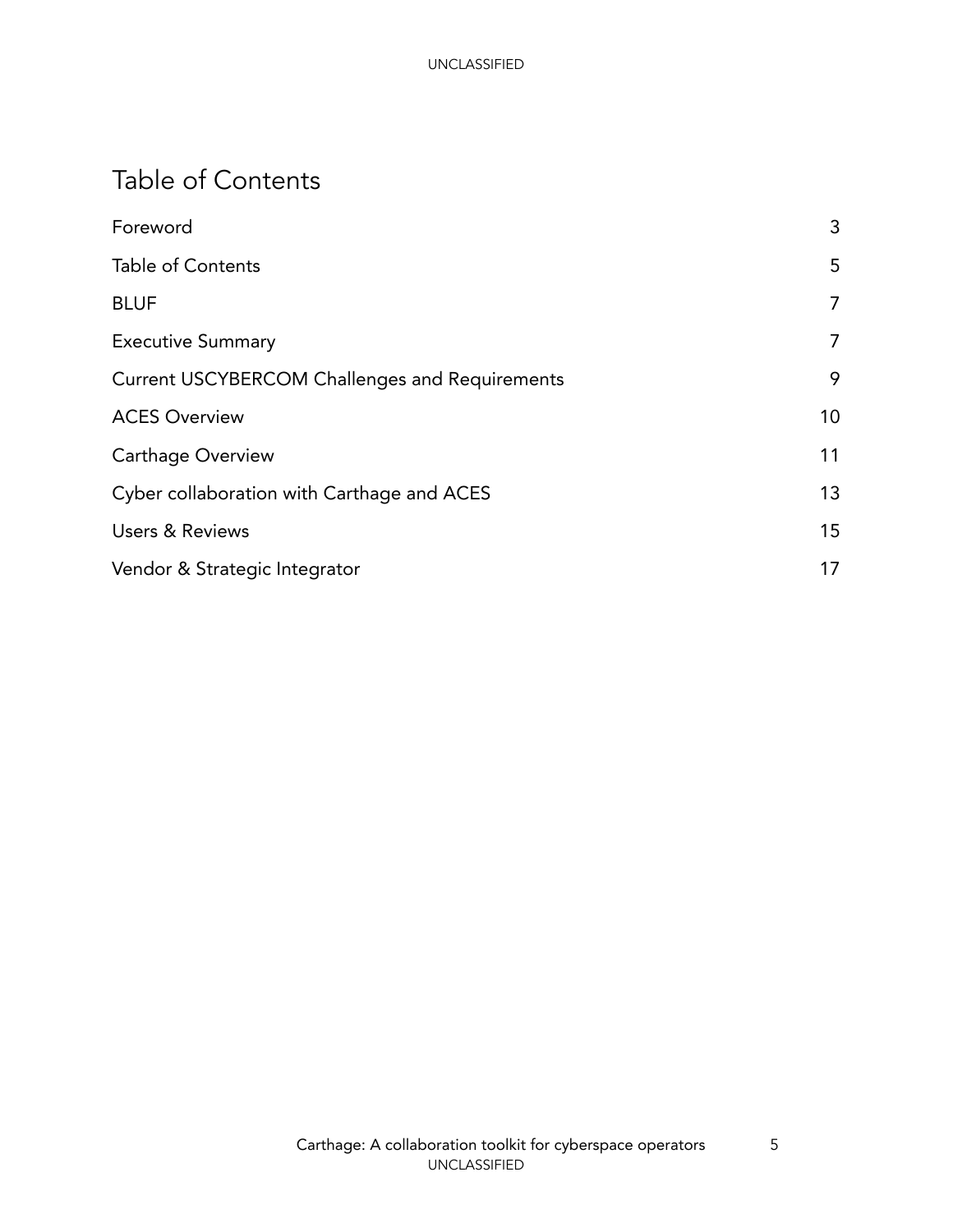UNCLASSIFIED

This page intentionally left blank.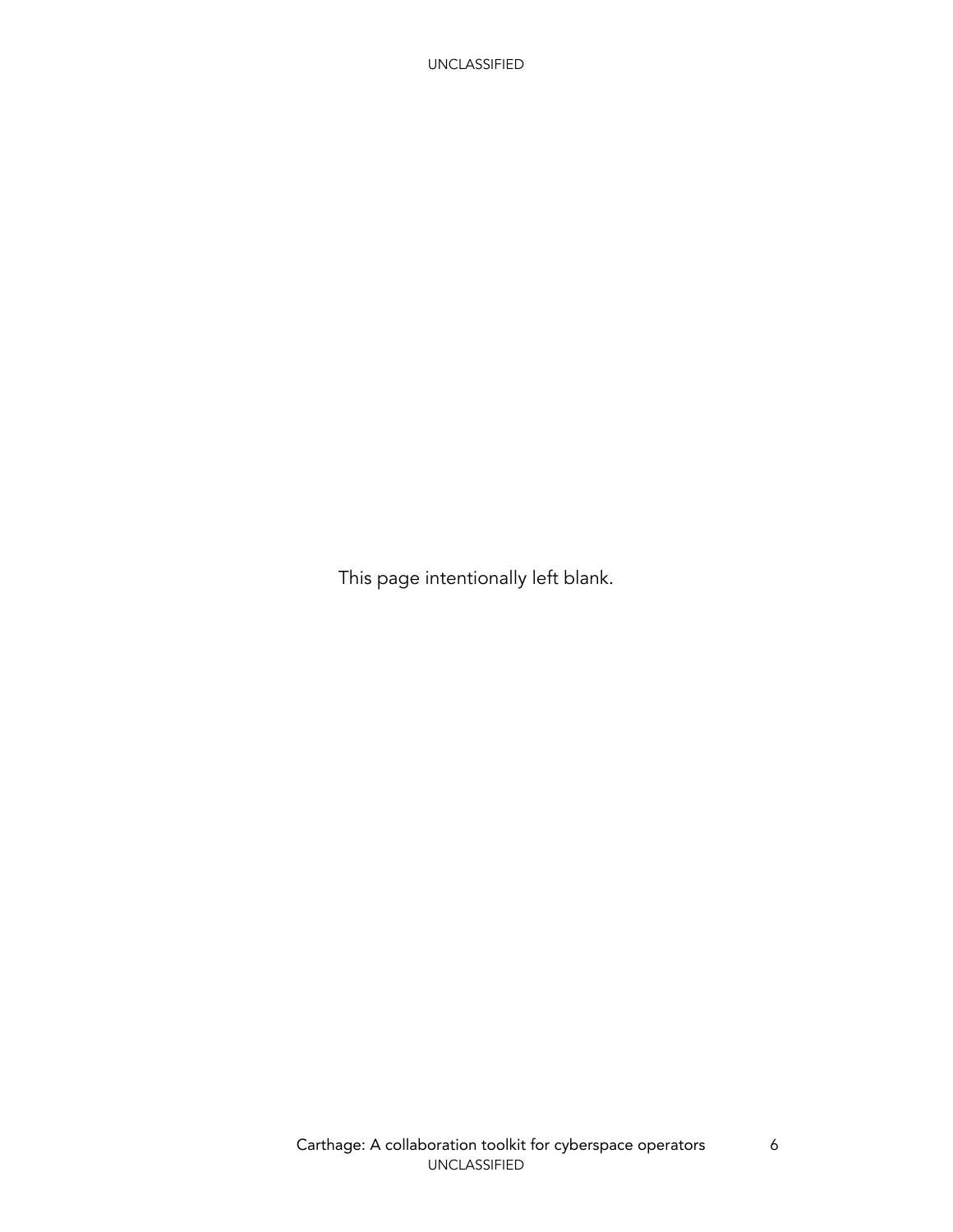### <span id="page-6-0"></span>BLUF

Carthage is a USAF-funded, Army-fielded cyber toolkit that gives operators the ability to rapidly and accurately deploy very large, complex infrastructure. Operators can use these environments for mission-specific requirements to replicate specific systems or embody specific TTPs. Carthage includes a built-in collaboration capability to provide non-colocated teams a shared real-time interface for cyber operations. It has successfully supported cyber training and operations for US Army, Air Force, Marine Corps customers. It should be adopted by USCYBERCOM and widely deployed to all cyber operators.

#### <span id="page-6-1"></span>Executive Summary

The National Security Agency (NSA/CSS) and USCYBERCOM operate in cyberspace, both in defense of the Department of Defense Information Networks (DoDIN) and to counter our adversaries in gray and red cyberspace in support of national objectives. To that end, USCYBERCOM needs state-of-the-art, effective, efficient, and scalable cyber operations platforms and systems to achieve American superiority in cyberspace. Commanders need real-time and complete information to make informed, timely, and tactically-sound decisions, and operators at all levels must be able to seamlessly collaborate across both physical distance and network boundaries. Our systems managers' need modern DevSecOps, infrastructure-as-code services that will let them build, test, and deploy services with precision. Our offensive and defensive cyber forces need ready access to all of their tools in both their training and live environments, with the ability to share tools and targets with joint and coalition partners across geographical distance.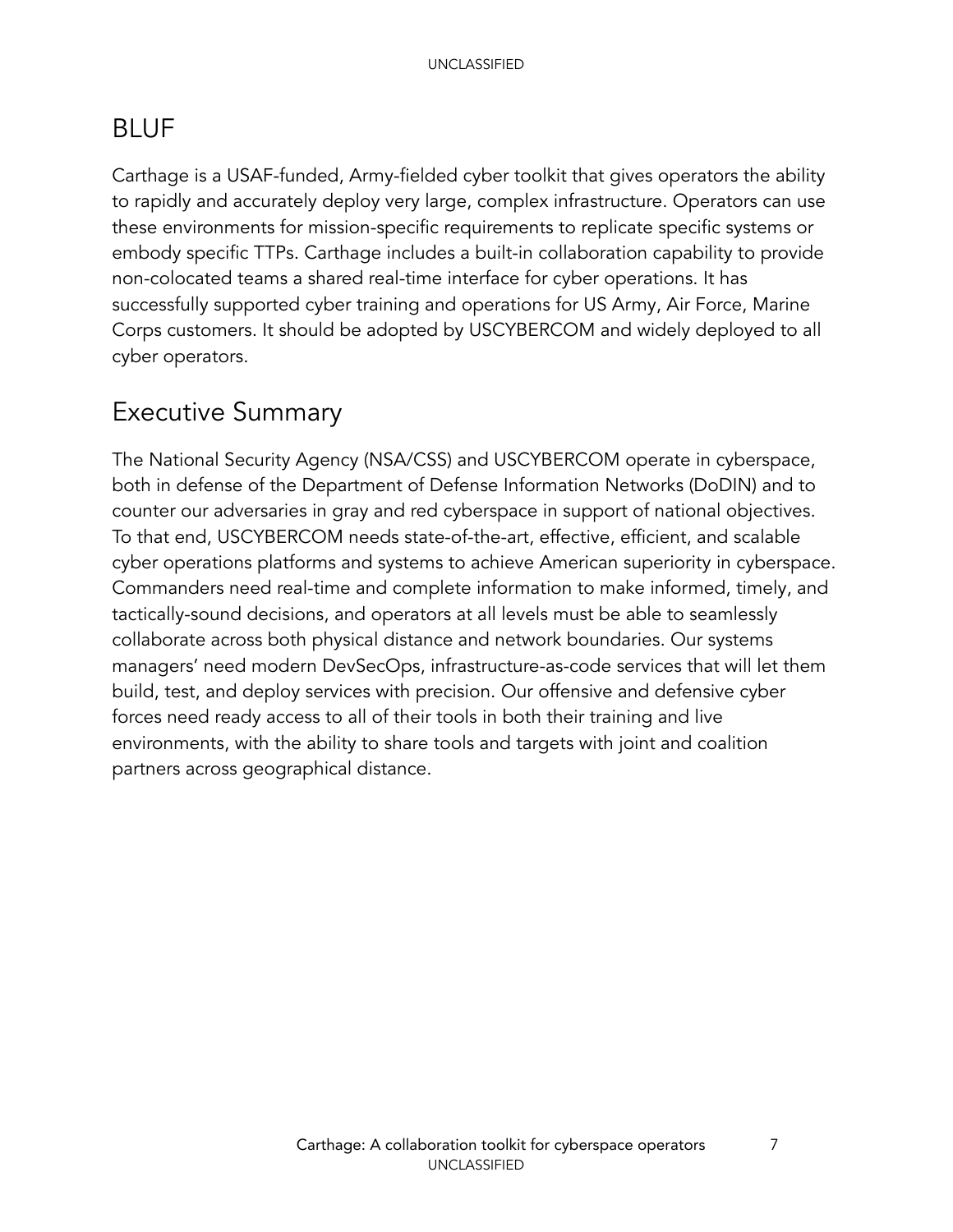

Such a capability was already developed by USAF's ISR Innovations (HAF/A2Q) in 2014, and it has recently been deployed operationally. We believe it is now ready for use within USCYBERCOM.

The capability has two components: Advanced Collaboration Enterprise Services (ACES), a HAF/A2Q program designed to improve information synthesis and situational awareness within operations centers; and Carthage, an USAF-funded DevSecOps system developed by the same systems integrator that developed ACES. In 2019, this team—a group of engineers who, individually, possess operational cyber as well as global Internet infrastructure management experience—integrated Carthage with ACES.

The results bring the cyber infrastructure management capabilities of a rigorous global technology firm to DoD's cyber teams, with special accommodations for large, distributed teams. This capability has since been deployed to the 91st Cyber Brigade and 960th Cyberspace Wing. It is ready to be deployed throughout USCYBERCOM as an Infrastructure-as-Code platform for remotely managing DoD mission systems, as well as for collaboratively planning and conducting offensive and defensive missions.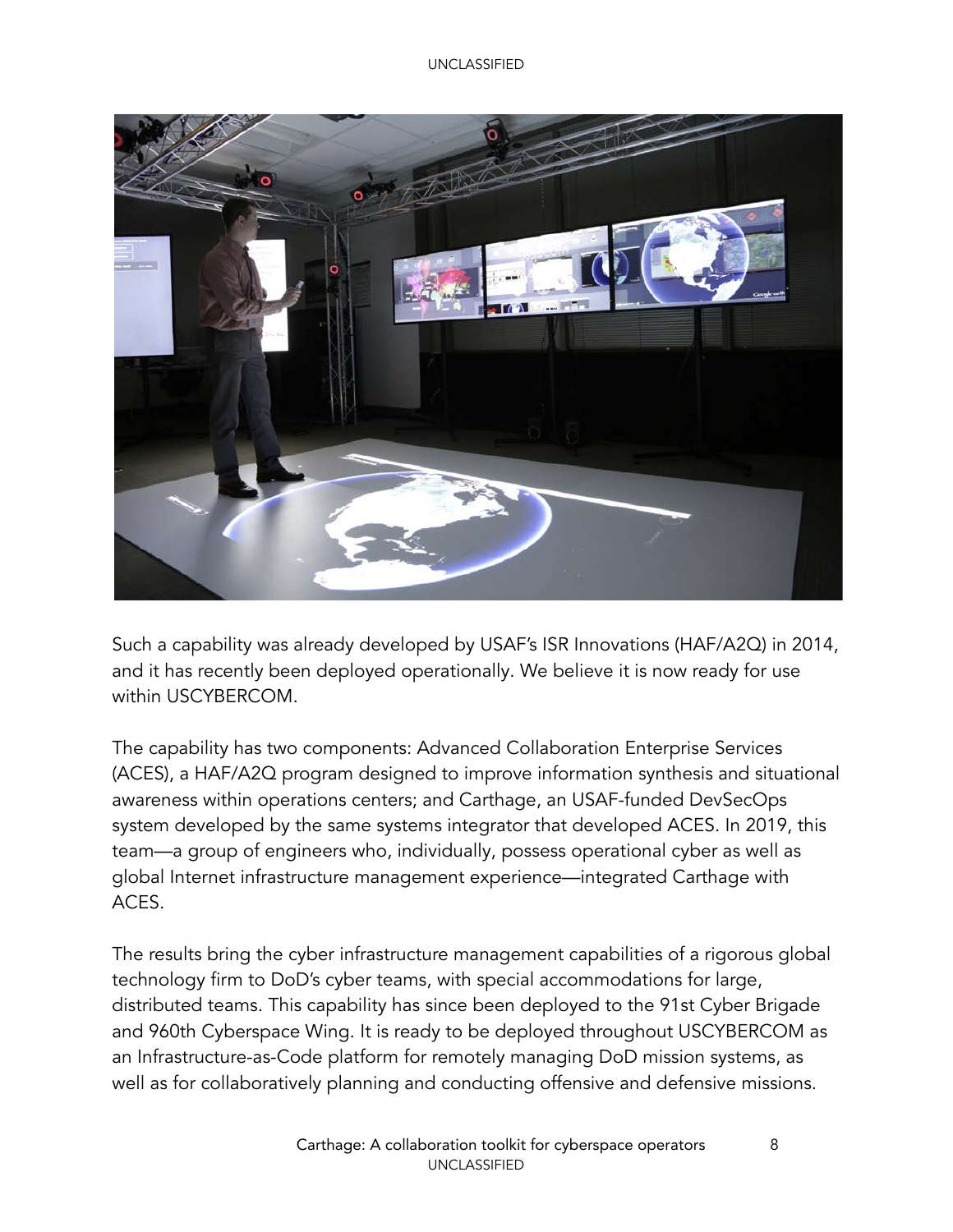# <span id="page-8-0"></span>Current USCYBERCOM Challenges and Requirements

USCYBERCOM, like any military organization, is deeply hierarchical, with multiple layers of command and control (C2). In addition to its own chain, it must coordinate cyberspace operations with NSA, navigating an overlapping set of Title 10 and Title 50 authorities; coordinate defensive cyberspace operations (DCO) with several other USG agencies, some of which are outside the DoD; and work across the Intelligence Community (IC) in its offensive cyberspace operations (OCO) and signals intelligence (SIGINT) missions. This complexity is not necessarily a weakness and is expected for any combatant command. But to perform this work successfully, USCYBERCOM requires tools that allow staff and operators to communicate with these other stakeholders, and reach inside of the remote systems they are tasked with defending and/or exploiting. Such a systems environment is commonplace within private sector teams with similar (but often less critical) missions. But it remains out of reach for those protecting the nation's most critical military systems.

Key requirements for this capability are made clear by the Commander of USCYBERCOM's responsibilities in JP 3-12:

To establish and share comprehensive situational awareness of red and gray cyberspace, developing threats and anomalies. JP 3-12 Chapter 3(e)(4,7)

To coordinate with the IC, CCMDs, CO-IPE, Services, DOD agencies and activities, and multinational partners to facilitate development of improved cyberspace accesses to support planning and operations. JP 3-12 Chapter 3(e)(5)

To effectively integrate systems, networks, services, and EMS usage to ensure compliance with DOD-mandated DODIN configuration standards. JP 3-12 Chapter 3(e)(7)

To conduct operational planning, directing, coordinating, deconflicting, executing, and overseeing missions nationally and internationally across all CCMDs.

JP 3-12 Chapter 3(e)(9-13)

We currently lack the technical ability to do these things effectively. Cyber units across USCYBERCOM find themselves without effective mechanisms for accessing the systems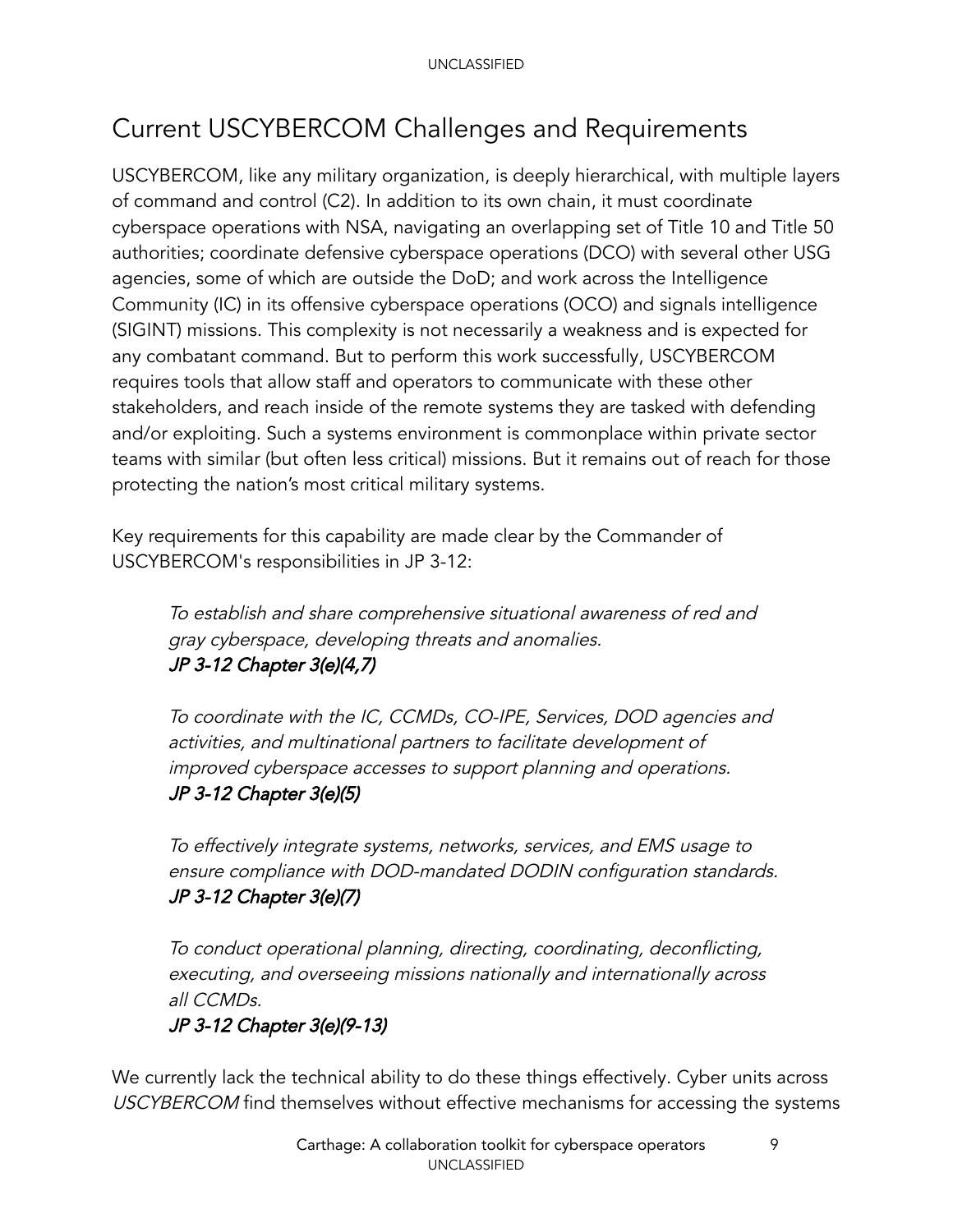they are defending, deploying basic diagnostic tools to affected networks, or sharing information with teammates. Our offensive teams, lacking a capable range environment for rigorously testing their weapons on adversary targets, are sometimes forced to do so on our own live infrastructure. The collaboration tools available to these teams come full of logistical hurdles to effective communication, making them insufficient for a domain in which adversary actions happen constantly and at lightspeed. As long as this technical gaps remain, we will never have superiority in cyberspace.



*The status quo toolkit for DoD cyber training is dwarfed by the import of the mission. Left: Best Cyber Ranger competition, 2018. Right: Cyber Shield, 2018.*

### <span id="page-9-0"></span>ACES Overview

ACES was developed by HAF/A2Q to provide the low-friction collaboration sought across many CCMDs: truly seamless, many-to-many collaboration and situational awareness to every screen, in every application, at any scale: single-user workstations, conference rooms, theater-scale operations centers, and mobile devices held by on-the-ground operators. ACES allows images, documents, videos, and arbitrary application windows to be moved and/or replicated seamlessly between any number of output devices and shared by any number of simultaneous users across devices, locations, and networks. It can securely integrate all systems, even legacy systems, and virtualize them to permit secure maintenance and defense activities, even across classification.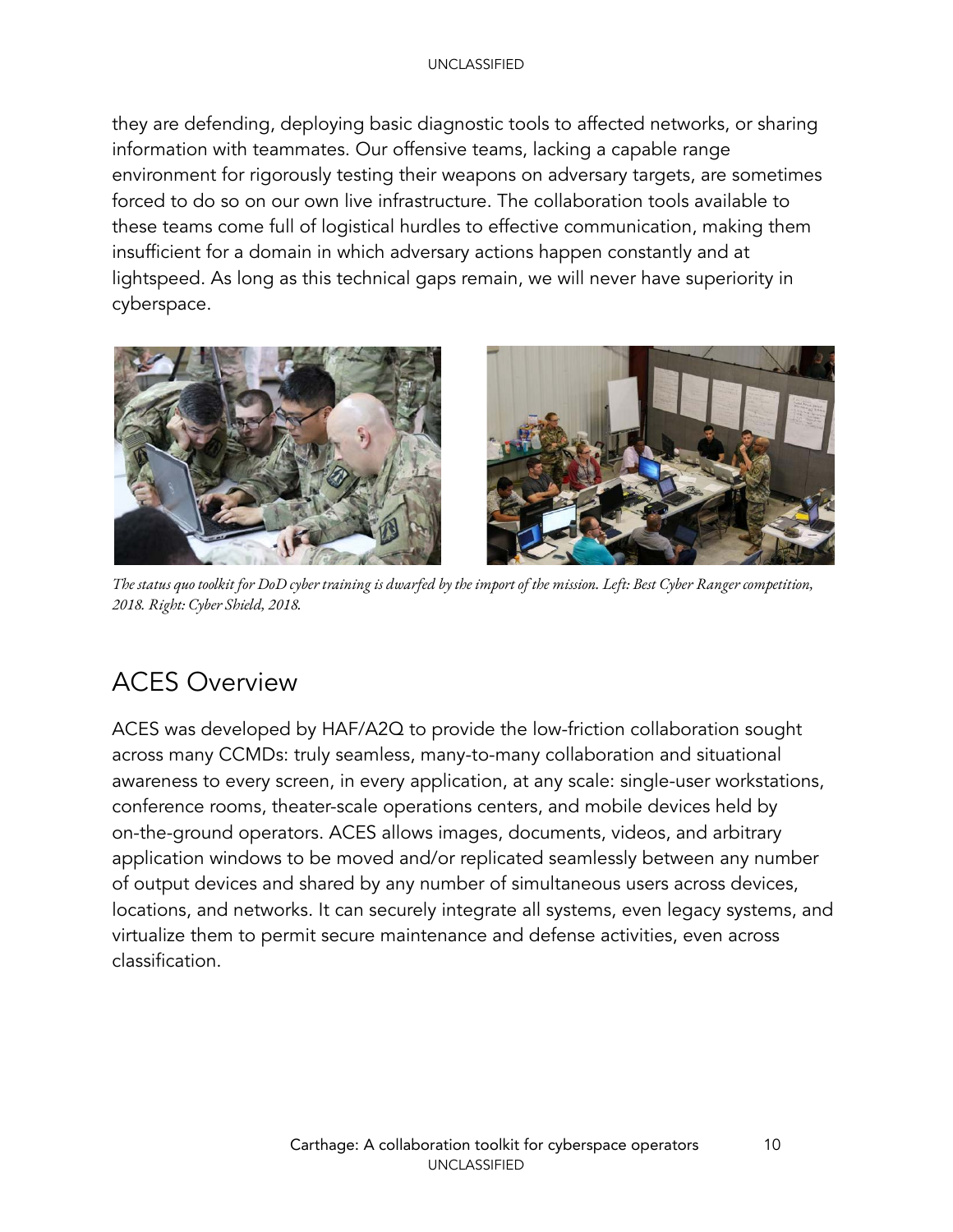

ACES is based on Debian Linux and was designed primarily with open source tools and open standards. It runs on commodity hardware and can support just about any existing network device and display.

ACES has been described by DoD as an "anytime solution": quickly deployable to meet 70% of a need, and easily tailored to meet remaining needs through an iterative development process. As an enterprise system, it is surprisingly lightweight. Its status as a Small Business Innovation Research (SBIR) Phase III product makes it easy to move forward quickly.

# <span id="page-10-0"></span>Carthage Overview

An effective cyber team should be able to rapidly provision enterprise-scale infrastructure, and manage that infrastructure as code. Carthage provides this capability. Carthage users deploy, attack, compromise, destroy, and redeploy full enterprise systems multiple times per day in a safe and isolated environment, allowing for continuous integration of both offensive and defensive tools and systems. Using an automated approach to building military and civilian cyber infrastructure, Carthage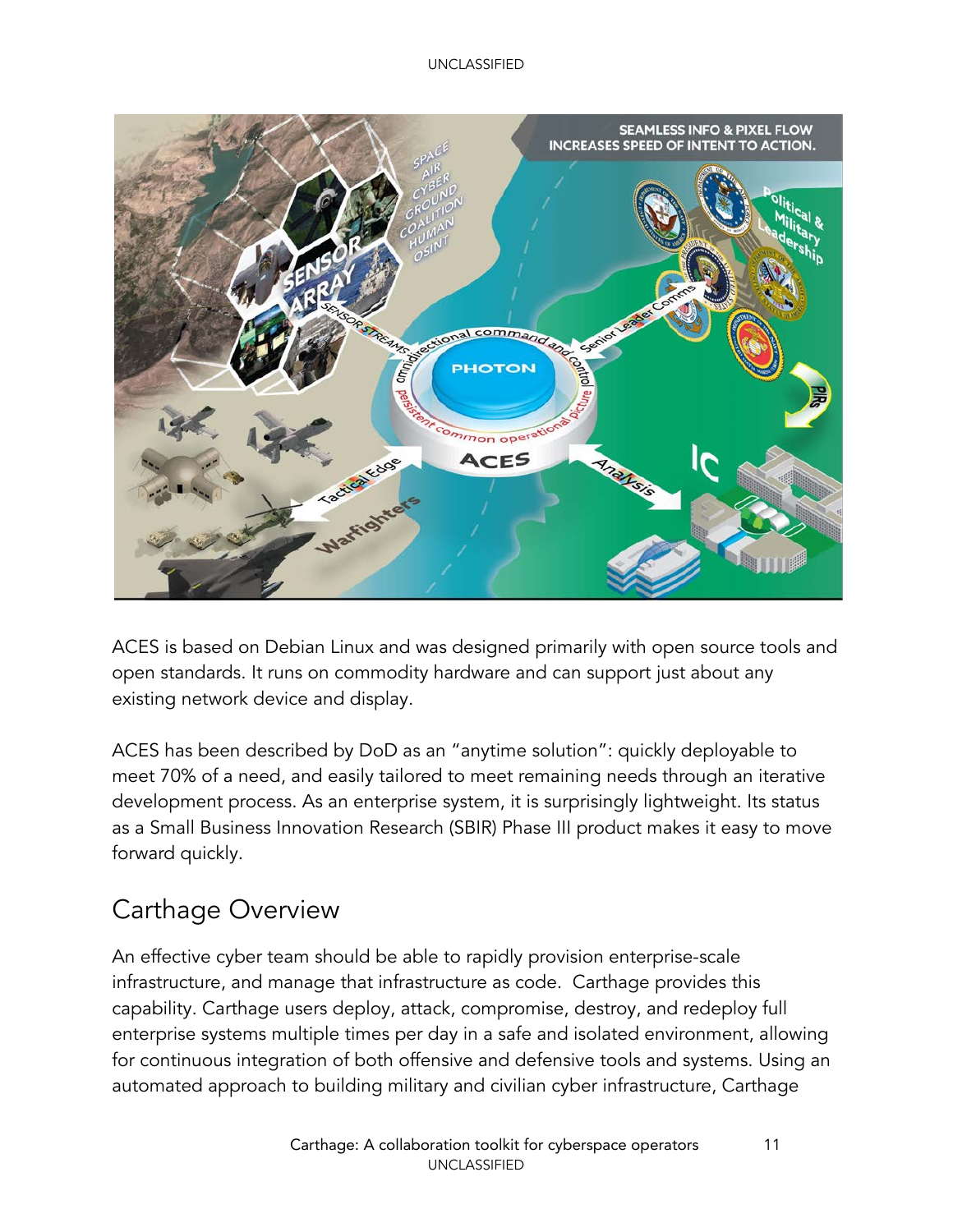quickly deploys fully populated and configured network ecosystems (including routing/firewalls, PKI/Active Directory, global network routing, and enterprise and tactical applications) with high accuracy and consistency. Carthage completely eliminates the concept of a "cyber range"; instead, complete infrastructure can be built and tested using a continuous deployment model, and used for live infrastructure just as it is for range-style training and testing.

This capability is based on modern DevSecOps tools and processes, ensuring all actions are tracked, reproducible, and revertible in a domain- and environment-agnostic way. It deploys fully functional environments to any cloud or on-premises network with a handful of commands or clicks. All components are stored by Carthage in industry-standard Git repositories, allowing complete auditability and reproducibility.

Some specific aspects of Carthage's approach bring unique value to USCYBERCOM's mission:

- An open development environment for virtualizing mission systems. Any system can be virtualized and integrated into an Carthage-based network environment. This lets Carthage users train and test tools in an environment that is an exact replica of the real-world system they are seeking to protect or attack. The development environment for these virtualizations uses an open API, so USCYBERCOM operators would be able to virtualize and configure these systems themselves instead of relying on a contractor. [Carthage source code](https://github.com/Hadron/carthage) is available as an open source software project.
- Support for large-scale orchestration. The dominant orchestration tools (e.g., Ansible, Chef, Puppet, Salt, etc.) are good for creating and managing collections of hosts, but quickly become complex and fragile when used to manage large-scale architectures. For example, while each task in an Ansible playbook may be declarative and idempotent, the overall effect of running a collection of plays becomes highly iterative and time-consuming at scale. Carthage, by contrast, is designed to specify entire network ecosystems in a declarative fashion.
- Support for legacy systems and architectures. Tools like Kubernetes and Harbor have been developed with large enterprises in mind. But most of these systems were designed for microservice and container architectures. Carthage supports such architectures, but can also precisely emulate existing hardware-based systems just as well. This lets an enterprise smoothly manage its transition from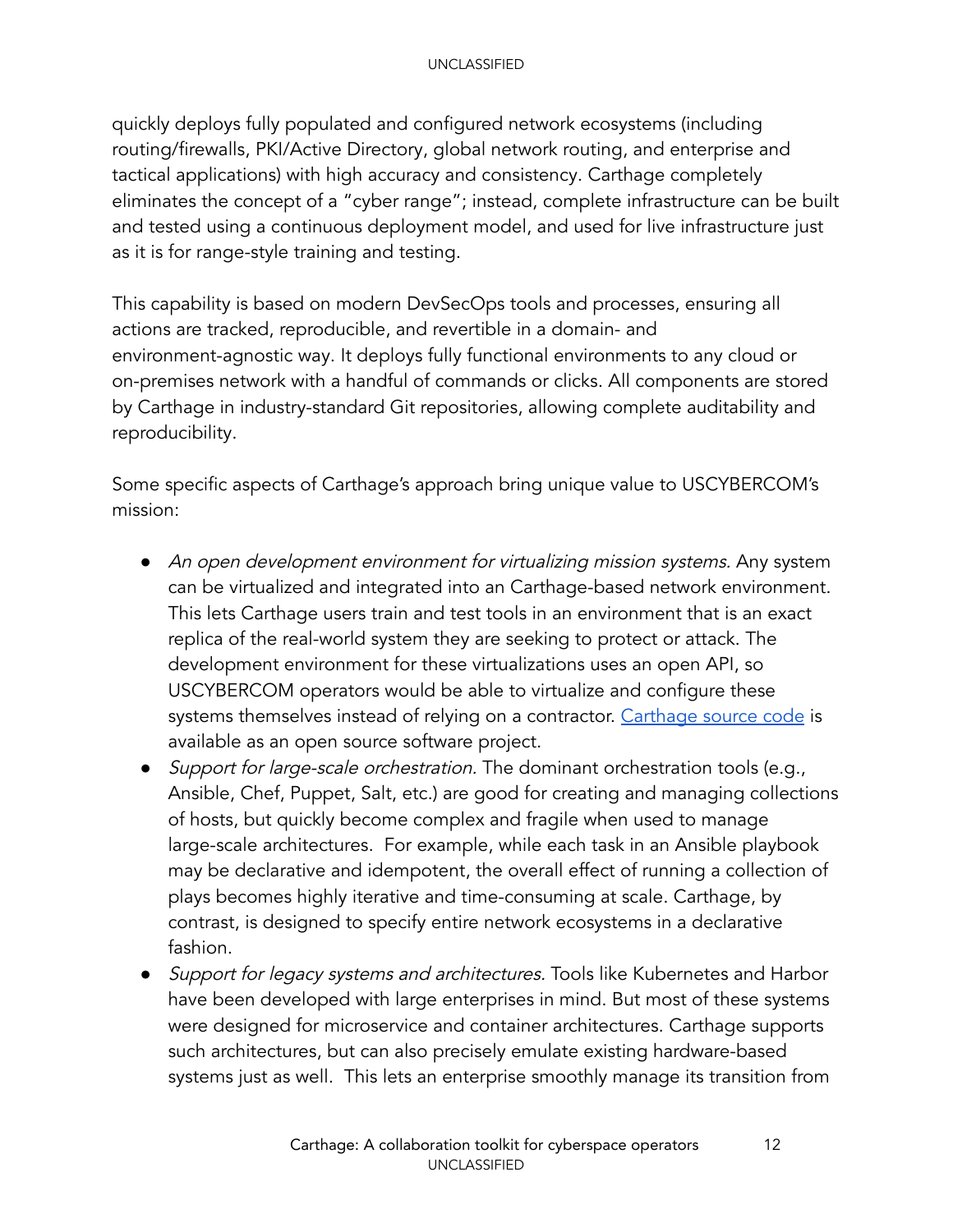legacy systems to full infrastructure-as-code environments, or safely decide to remain a hybrid.

• Automated dependency injection. Other orchestration tools (such as Terraform or vRealize Automation) generally require explicit specification of every detail of the desired system, making configuration tedious for a large environment. Carthage allows the user to specify only the attributes of the system that they care about; after that, Carthage intuits the rest based on known properties of the system or the hosting environment. For example, if you ask Carthage to generate an Ubuntu-based environment that is isolated from the Internet, it will automatically download an Ubuntu update server and make it available in the environment, because it knows this is an implied requirement. This is true for Kali, Red Hat, or whatever other environments might be desired.

# <span id="page-12-0"></span>Cyber collaboration with Carthage and ACES

When responding to a cyber incident, the entire response force is seldom collocated: the network team at the entity being attacked—another DoD agency, a deployed unit, etc.—may be far from the USCYBERCOM team assigned to support it, which itself may be distributed across multiple on-premises and telework sites. The organizations have network permissions regimes that often do not play well together: it is not unusual for a senior security engineer to provide command line instructions over the phone to a less-skilled user with greater access rights. The responding team itself may be working over multiple networks at different classifications. Likewise, in the OCO realm, teams often work together across various Joint Mission Operations Centers (JMOCs) and various T10 and T50 infrastructures. Due to these challenges, in addition to strong DevSecOps tools for managing systems, we also need a secure yet low-friction means of communicating within teams and with other organizations.

HAF/A2Q's original requirement for ACES was an immersive "I see what you see, and you see what I see" experience across desktops and devices, allowing the many workstations and video walls within an Air Operations Center to seamlessly share information with each other and with deployed teams.

Using ACES, any user on any device can share the contents of their screen in real time with any number of other users and devices. Permissions can be adjusted to allow any user, or a subset of users, to send keyboard and mouse inputs to any other device in the ACES network.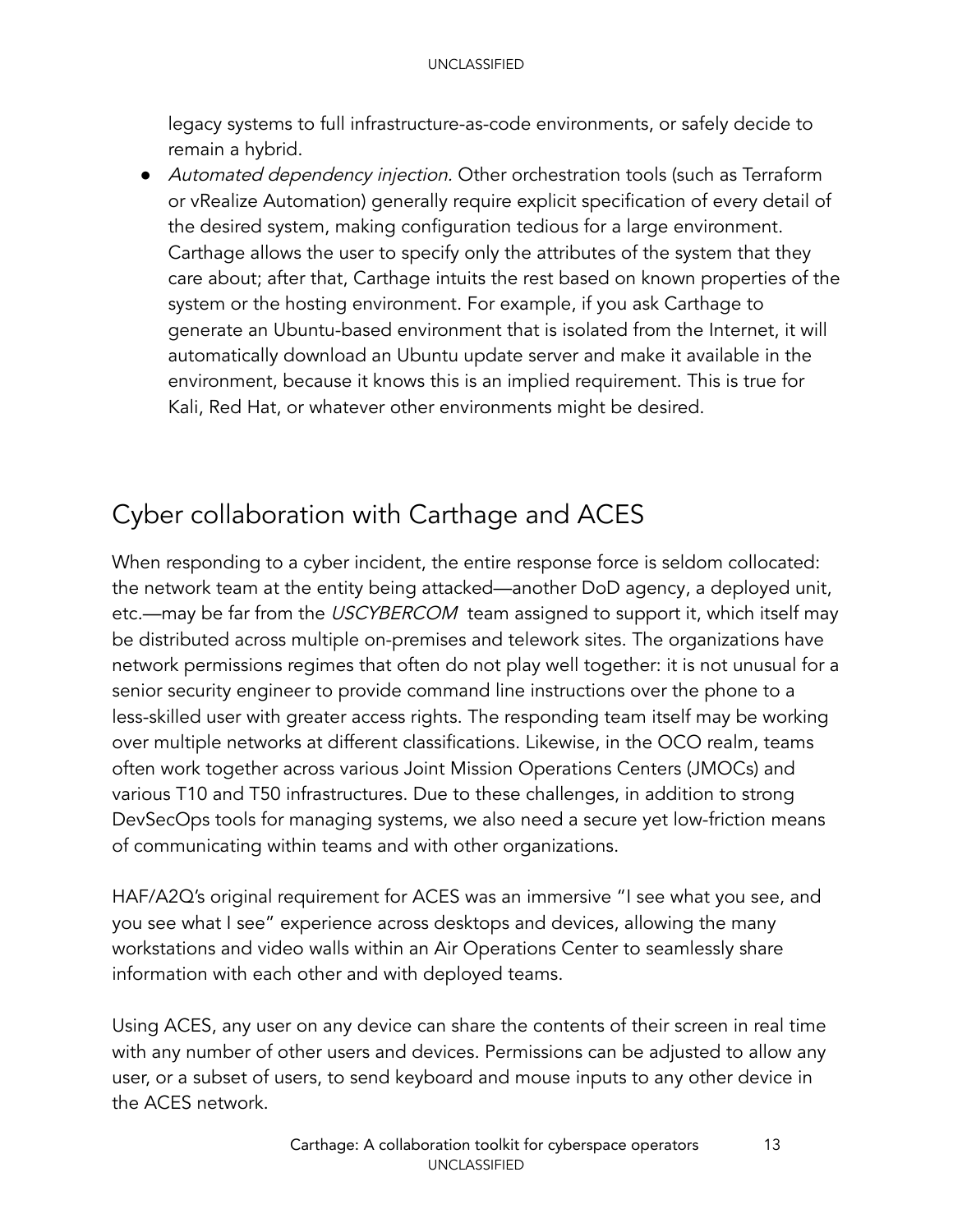#### UNCLASSIFIED

The user interface for this collaboration experience is simple. Content on ACES-powered displays is coordinated via a web console that depicts your enterprise's displays as they appear in real life. By clicking and dragging on the console, windows on any display can be moved around the display and to other displays; resized; duplicated; and destroyed. Administrators can create custom views that automatically revert a display environment to a standard layout, so that a team's preferred tools and views can be automatically loaded, sized, and placed in the right location on a video wall or desktop. These views can span any number of displays from one to several dozen.



An ACES console for a smaller video wall configuration, blank and ready to organize content. Light-blue rectangles represent individual displays. Conjoined displays represent video walls.



Example 1: A small ACES installation and associated JMOC console interface.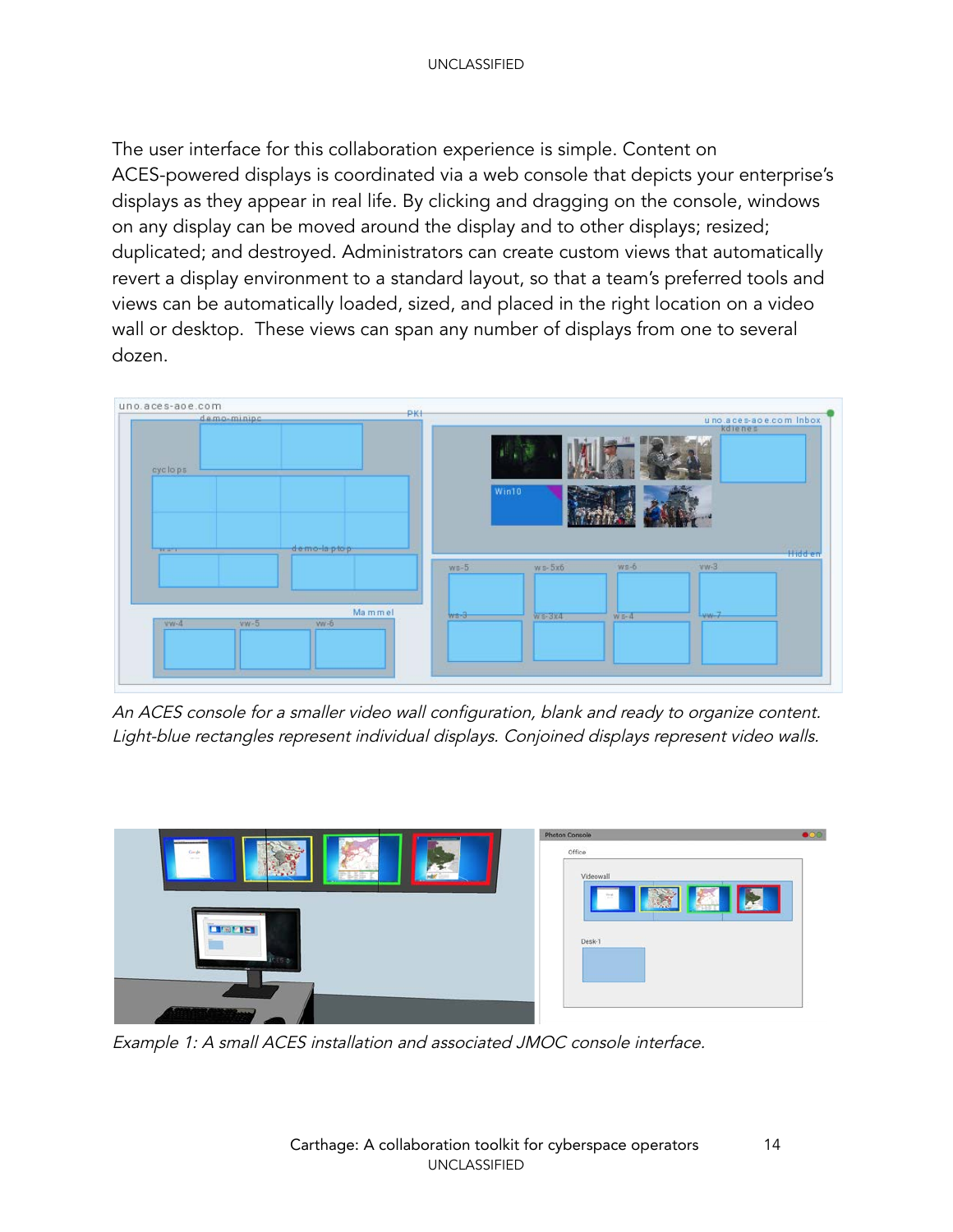Platform flexibility. ACES powers video walls as well as physical and virtual workstations. Any window currently displayed on a workstation can be duplicated and displayed on any video wall alongside a common operating picture (COP) for all to see (a wall-based window can be duplicated to a user's desktop display as well). As the user updates the window from their own workstation, the duplicate on the video wall updates in real time. ACES-powered video walls run on commodity TVs and mini PCs, and can be assembled in about as long as it takes to mount the TVs and connect the mini PCs to the network.

ACES can seamlessly integrate visual content from any screen using hardware or software video capture. This enables computers and other devices to be shared within the operating environment without being an explicit part of the system's design. While software video capture enables integration of network-connected devices (through a web browser), hardware video devices capture live video over HDMI. This does not require the source to be connected to the system network in any way. This allows a team to safely view the contents of external devices that could introduce malware to a trusted network. ACES is designed to be flexible, so that it can integrate with many third party cross-domain solutions (CDS).

Network performance. Another A2Q requirement for ACES was performance over disadvantaged networks. Many commercial collaboration solutions assume their users will be using reliable broadband connections; the moment the signal degrades, the collaboration experience collapses; NSAnet Skype users know this well. But tactical environments work under inherently unreliable network conditions, and any real-time collaboration tool must degrade gracefully as network latency increases. [Entanglement](https://github.com/Hadron/entanglement), the synchronization engine that keeps ACES sites connected and working in tandem, ensures operational resilience over disadvantaged networks through efficient bandwidth management.

System concept & design. Many collaboration products assume a world in which users only collaborate at pre-designated times, and with a concrete list of collaborators. ACES is always on. Rather than asking users to reserve a seat and schedule an appointment for a VTC or screen-sharing session, ACES systems are built from the bottom-up to communicate seamlessly with one another.

<span id="page-14-0"></span>Users & Reviews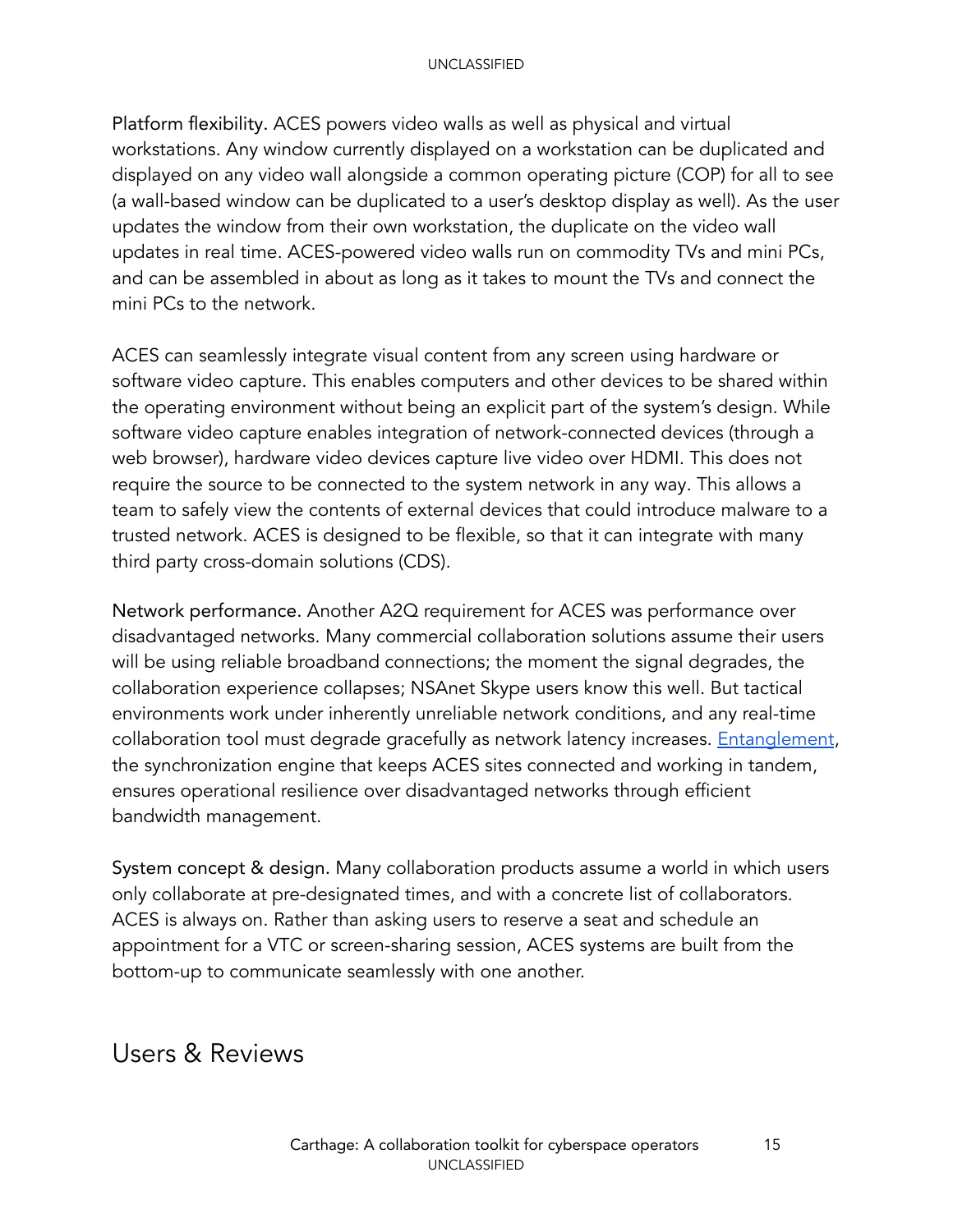ACES and Carthage have been used by thousands of cyber personnel, giving USCYBERCOM a glimpse into how the product would perform for our teams:

- ACES is currently deployed operationally at the 513th Air Control Group, Tinker AFB (POC: Capt. Caleb Wanzer, DSN: 884-7171, [caleb.wanzer@us.af.mil\)](http://caleb.wanzer@us.af.mil). The 513th is currently working with the ACES team to prototype an airborne ACES system for the E-3 Sentry AWACS platform.
- ACES and Carthage are deployed together as a primary DevSecOps platform being used to train National Guard and Reserves Cyber forces. This integration has been used by numerous cyber security warfighters to conduct national level training exercises. It is deployed to ShadowNet, a cyber defense training cloud managed by the 91st Cyber Brigade. In 2020, Carthage supported Cyber Yankee, Wooly Knit, Cyber Shield, and the 960th Cyberspace Wing's annual training. Operators with the 960th submitted written feedback stating Carthage was "great," "fantastic," "super helpful," and "amazing." Further Carthage development is currently being requested by the 960th CW where the capability is being used to develop cyber defensive tools (POC: MSgt. Tyler Watkins, Cyber Training Manager, DCO, tyler.watkins.4@us.af.mil, 210-925-6555).
- ACES was recently installed at three locations of particular interest to cyber stakeholders: AFLCMC's Kessel Run Experimentation Lab in Boston; Air Combat Command's experimental operations center at Joint Base Langley-Eustis; and Fort Belvoir's Defensive Cyberspace Operations "Forge" development center.
- In 2016, a USSTRATCOM-sponsored test of ACES was conducted at the University of Nebraska-Omaha (UNO). It has been used at various scales to support live exercises for JSOC and USSTRATCOM. The results of these and other Photon test cases (primarily scenarios in which a team of analysts was



asked to collaborate on tasks and attain convergent situational awareness) were gathered by UNO into a report ("Evaluation of the Advanced Collaboration Enterprise Services (ACES)", August 31, 2016). Users in this study were overwhelmingly positive about ACES's capabilities, calling them "unprecedented" and "superb."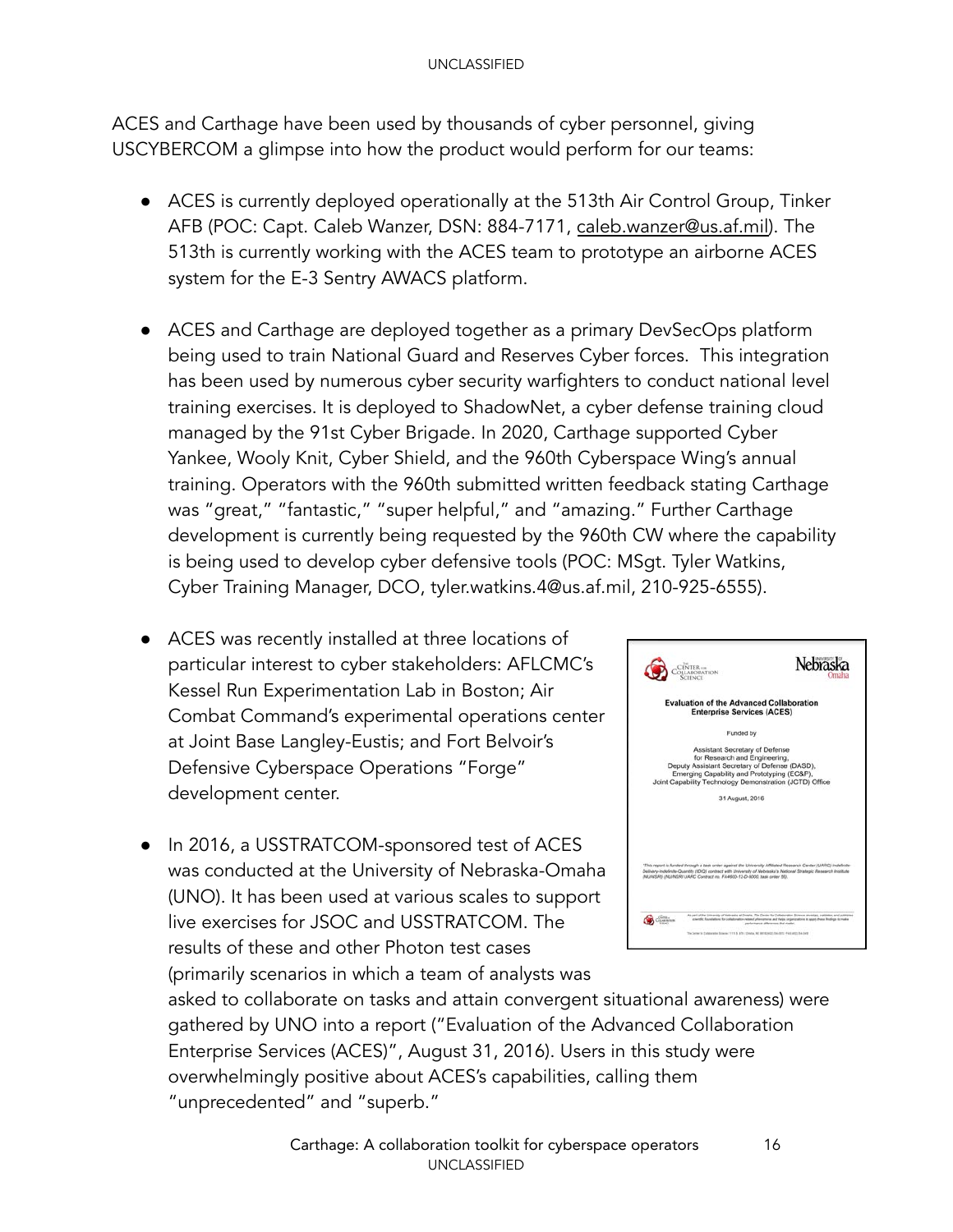The ease and utility of ACES is perhaps best illustrated by an incident on the morning of a 2016 JSOC exercise: as plans were being coordinated across sites prior to exercise kick-off, various event support systems, ACES included, were being configured and participants were receiving training in their operation. Soon after ACES was made available to the remote participants, they began using it to collaborate on the exercise setup process itself in advance of the actual test, having received mere minutes of training. In the words of one evaluator: "I have never seen a capability like this. We literally solved a real issue in our room before the exercise even started. We completed that using the technology."

● In 2019, ACES was the subject of a Military Utility Assessment conducted by USSTRATCOM J81 (POC: Philip L. Hezeltine, Chief, Advanced Warfare Solutions Development Branch USSTRATCOM/J81, 402-912-8238, Philip.l.hezeltine.civ@mail.mil, Philip.l.hezeltine.civ@mail.smil.mil). "The overall assessment conclusion recommends USSTRATCOM use the ACES solution during a larger-scale, multi-day exercise to better validate its military utility for the Global Operations Center (GOC)."



Given the level of success ACES and Carthage have had with other cyber units, we believe deployment to USCYBERCOM is

a low-risk action with high potential payoff. We recommend rapid adoption of ACES across the NSA/CSS and USCYBERCOM enterprise as part of an enterprise modernization strategy.

### <span id="page-16-0"></span>Vendor & Strategic Integrator

In early 2014, HAF/A2Q began working with Hadron Industries, Inc. (CAGE: 67NM8), a small business based in New Hampshire, as the lead developer and systems integrator of the ACES program. A2Q staff who worked with Hadron at the time have continued to engage Hadron through multiple reassignments, noting the advanced technical abilities and responsiveness of Hadron's engineers.

These engineers have experience as both uniformed cyber officers, and as key members of critical software projects such as iOS and Debian Linux. They know the